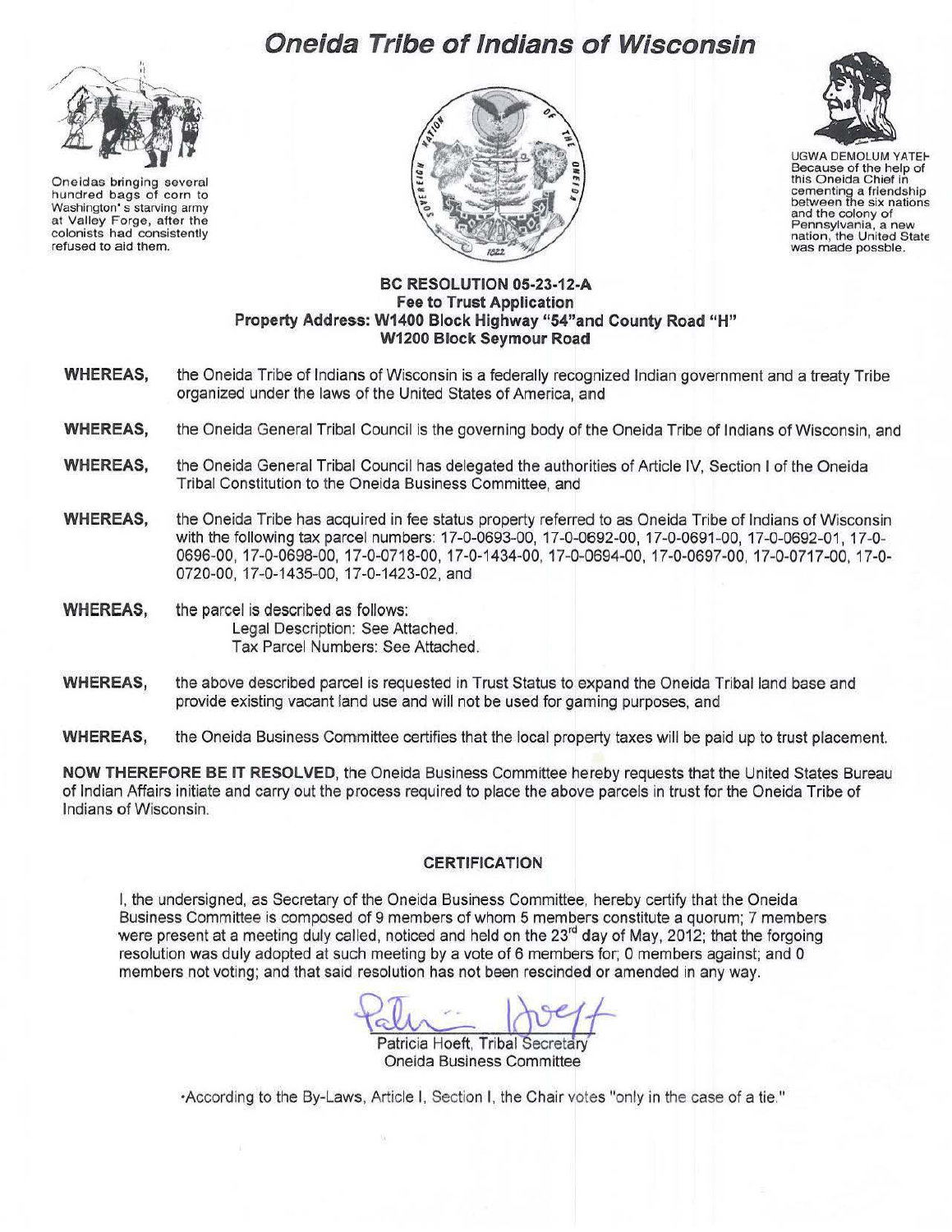## WARRANTY DEED

Document Number

This Deed, made between the Oneida Tribe of Indians of Wisconsin, Grantor, and the United States of America in Trust for the Oneida Tribe of Indians of Wisconsin, Grantee. Grantor, for a valuable consideration, conveys and warrants to Grantee the following described real estate in Outagamie County, State of Wisconsin:

(See attached legal description for the property)

This conveyance is made pursuant to the Indian Reorganization Act of 1934 ( 48 Stat. 984)

This property is not subject to ILHR 67 Rental Weatherization Standards per Exclusion Code W-7, W-11.

Grantor warrants that the title to the real estate is good, indefeasible in fee simple and free and clear of encumbrances except highway rights of way and easements of record.

Dated this  $29$ <sup>th</sup> day of  $11\frac{1}{9}$  $\sqrt{2}$  $, 20$  .

\*Edward Delgado, Oneida Tribal Chairman

\*Patricia Hoeft, Oneida Tribal Secretary \*Midwest Regional Director

ACKNOWLEDGMENT STATE OF WISCONSIN ) ) ss. County of Outagamic

Personally came before me this  $2<sup>9</sup>$  day of  $-$ *May*,  $\partial$ 01<sup>3</sup> the above named Edward Delgado and Patricia Hoeft to me known to be the person(s) who executed the foregoing instrument and acknowledged the same.

athleen M. Matoken

Notary Public, State of Wisconsin. My Commission is permanent. (If not, state expiration date:  $22 - 214$ 

THIS INSTRUMENT WAS DRAFTED BY: Rebecca M. Webster. Staff Attorney

Recording Area

Name and Return Address: Oneida Tribe of Indians of Wisconsin Land Management Division Director 470 Airport Dr. Oneida, WI. 54155-0365

17-0-0693-00, 17-0-0692-00, 17-0-0691 -00, 17-0-0692-0 I, 17-0-0696-00, 17-0-0698-00, 17-0-0718-00, 17-0-1434-00, 17-0-0694-00, 17'-0-0697-00, 17-0-0717-00, 17-0-0720-00, 17-0-1435-00, 17-0-1423-02 Parcel Identification Number (PIN)

Approved in accordance with authority delegated at 209 DM 8, 230 DM 1,3 lAM 4

United States Department of the Interior Bureau of Indian Affairs Midwest Regional Office One Federal Drive, Room 550 Fort Snelling, MN 55111